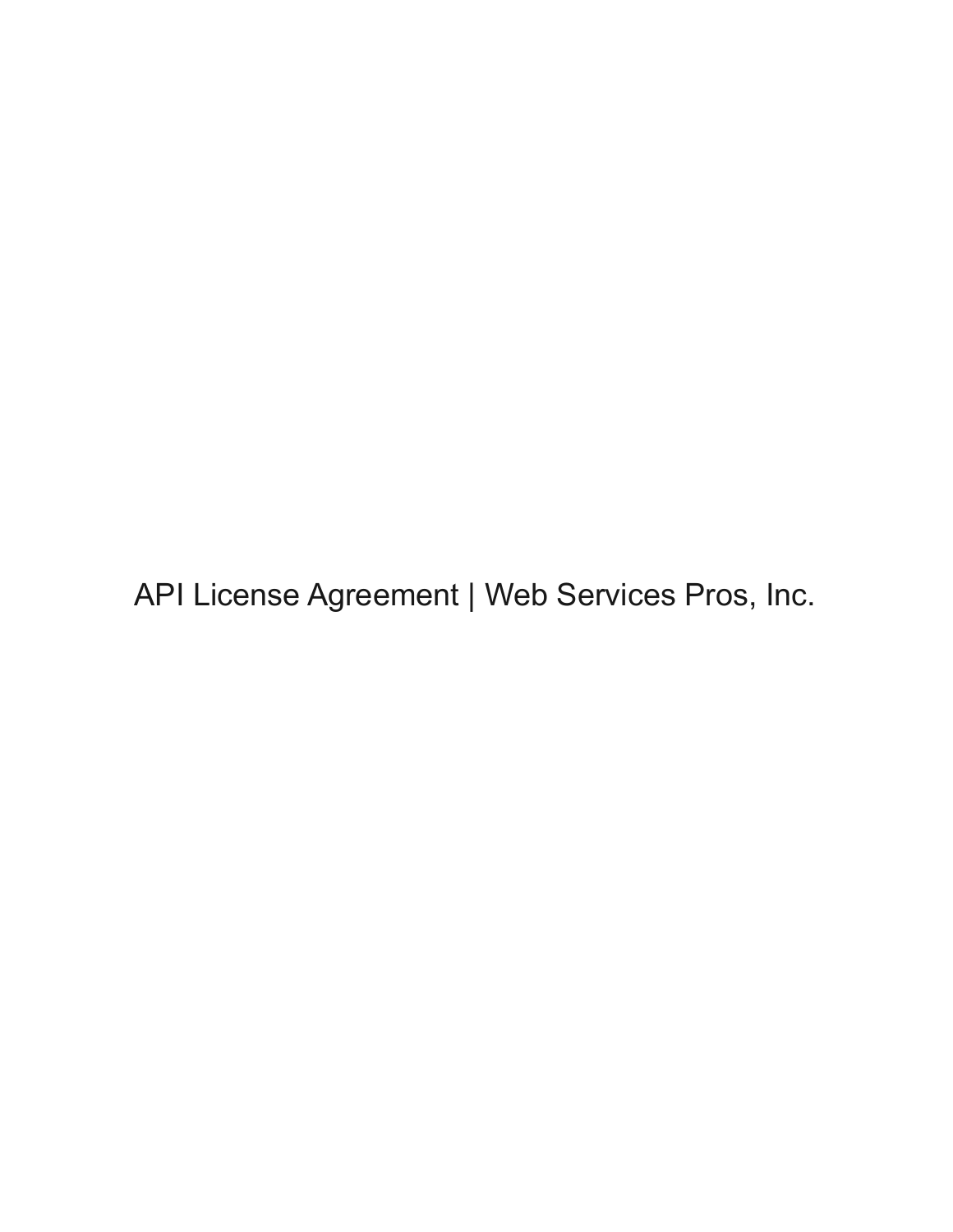# **Web Services Pros API Services & Licenses Agreement**

THIS API SERVICES & LICENSE AGREEMENT (THE "API AGREEMENT") GOVERNS YOUR ACCESS AND USE OF THE WEB SERVICES PROS API, THE WEB SERVICES PROS API MATERIALS, AND THE API INTEGRATIONS (AS DEFINED BELOW). BY ACCEPTING THIS API AGREEMENT, EITHER BY CLICKING A BOX INDICATING YOUR ACCEPTANCE, BY USING THE WEB SERVICES PROS API, OR BY EXECUTING THIS API AGREEMENT OR AN ORDER FORM THAT REFERENCES THIS API AGREEMENT, YOU AGREE TO THE TERMS OF THIS API AGREEMENT. IF YOU ARE ENTERING INTO THIS API AGREEMENT ON BEHALF OF A COMPANY OR OTHER LEGAL ENTITY, YOU REPRESENT THAT YOU HAVE THE AUTHORITY TO BIND SUCH ENTITY AND ITS AFFILIATES TO THESE TERMS AND CONDITIONS, IN WHICH CASE THE TERMS "YOU" OR "YOUR" SHALL REFER TO SUCH ENTITY AND ITS AFFILIATES. IF YOU DO NOT HAVE SUCH AUTHORITY, OR IF YOU DO NOT AGREE WITH THESE TERMS AND CONDITIONS, YOU MUST NOT ACCEPT THIS API AGREEMENT AND MAY NOT USE THE WEB SERVICES PROS API, THE WEB SERVICES PROS API MATERIALS, OR THE API INTEGRATIONS.

THIS API AGREEMENT IS SEPARATE FROM AND INDEPENDENT OF THE [MASTER](https://www.webservicespros.com/wp-content/uploads/2022/05/Master-Services-Agreement_Web-Services-Pros.pdf) SERVICES [AGREEMENT](https://www.webservicespros.com/wp-content/uploads/2022/05/Master-Services-Agreement_Web-Services-Pros.pdf) (AND ANY OTHER SIMILAR AGREEMENT) BETWEEN YOU AND US RELATED TO OUR PROVISION OF PRODUCTS AND/OR SERVICES TO YOU (THE "MSA").

You may not access the Web Services Pros API if You are Our competitor, except with Our prior written consent. In addition, You may not access the Web Services Pros API for purposes of monitoring its availability, performance, or functionality, or for any other benchmarking or competitive purposes.

## 1. DEFINITIONS

"API Partner" means one of our approved partners for API Integrations as communicated in writing by Us to You.

"API Integrations" means the systematic interactions between Non-Web Services Pros Applications and the Services that are developed through the Web Services Pros API by You, by Us for You under the applicable SOW, or by an API Partner for You.

"Web Services Pros API" means the Web Services Pros API Platform, Developer Console, PromoLink API Platform and Products, and CreateAnAPI API Platform together they allow You to utilize ingress, egress and reporting functionality through APIs published by the providers of Non-Web Services Pros Applications, as well as APIs accessible within the Web Services Pros Developer Console and the Web Services Pros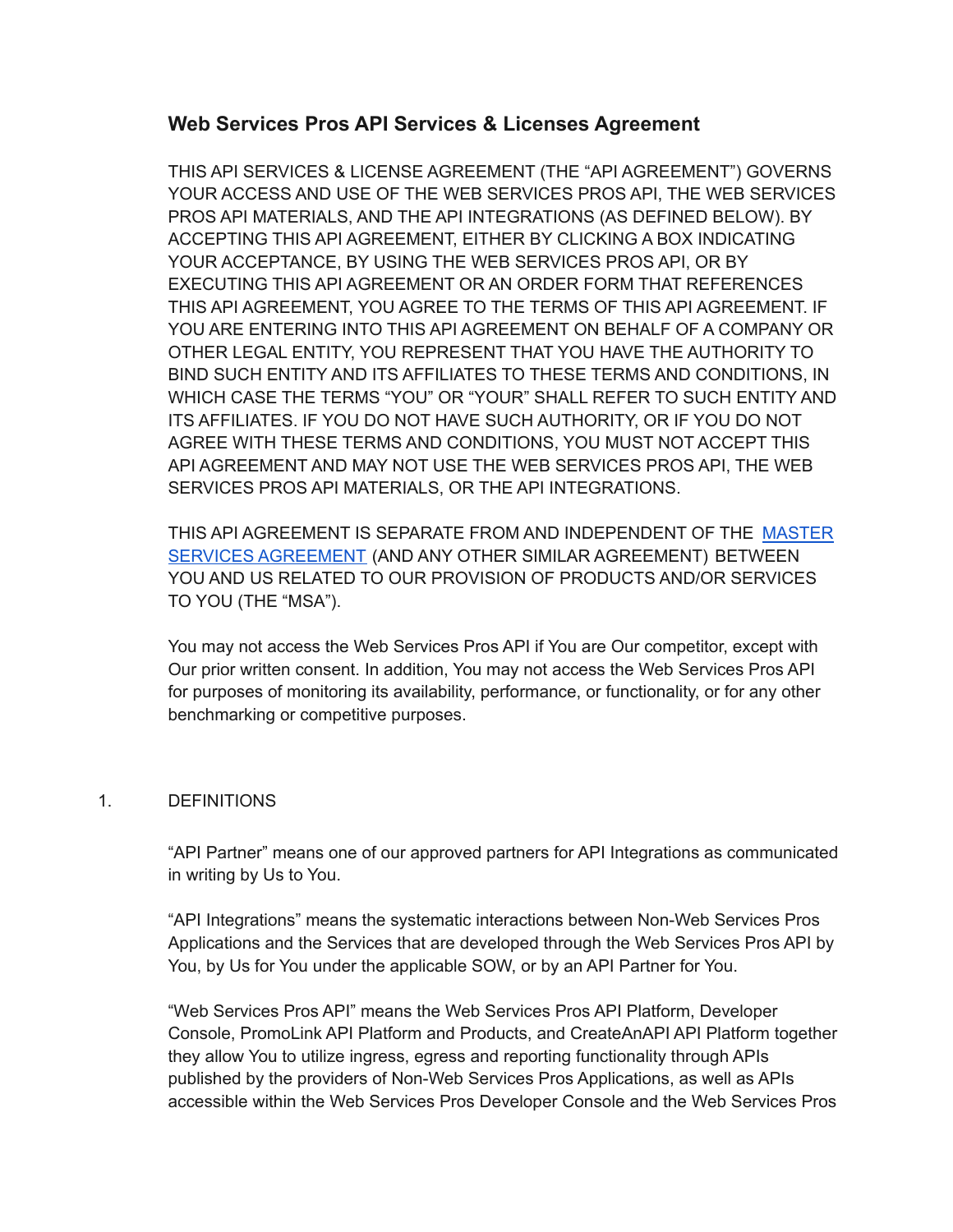API Platform, to extend Web Services Pros platform functionality to interact with Non-Web Services Pros Applications as defined by You.

"Web Services Pros API Materials" means any specifications or other technical documentation related to the Web Services Pros API that may be provided to You by Us through that We may provide from time to time.

"Feedback" means all feedback, suggestions, and ideas that You provide to Us or Our Affiliates concerning improvements or enhancements to the Web Services Pros API, Web Services Pros API Materials, or API Integrations.

"Non-Web Services Pros Applications" means a web-based or offline software application that is provided by You or a third party and interoperates with one or more of the Services.

"Order Form" means an online confirmation page or an ordering document specifying the Services to be provided by Us to You, including any addenda and supplements thereto.

"Policies" means all policies and guidelines related to the Web Services Pros API that is made available by Us to You, including our Privacy Policy, Terms of Use, Acceptable Use Policies, and any additional terms and conditions for the Web Services Pros API.

"Privacy Policy" means Our Privacy Policy, as updated from time to time, located at: [https://www.webservicespros.com/privacy-policy-2](https://www.webservicespros.com/privacy-policy-2/) or such other URL as We may provide from time to time.

"SOW" means the Statement of Work or Work Order applicable to the professional services package purchased by You as part of the Services (if any), We may provide from time to time.

"Sensitive Information" includes, but is not limited to, protected health information, social security numbers, and other unique identifiers, financial information, payroll information, racial or ethnic origin, political opinions, religious or philosophical beliefs, trade union membership, genetic data, biometric data, sexual orientation, background check information, and other similar information.

"Services" means the products and services (including, without limitation, the product implementation, training, and/or other professional services) to be provided by Us, to the extent purchased by You pursuant to an Order Form or made available by Us under a free trial or as Beta Services. "Services" exclude Non-Web Services Pros Applications.

"Use Information" means all information relating to Your use, testing, or evaluation of the Web Services Pros API, including all observations or information regarding the performance, features, and functionality of the Web Services Pros API, Web Services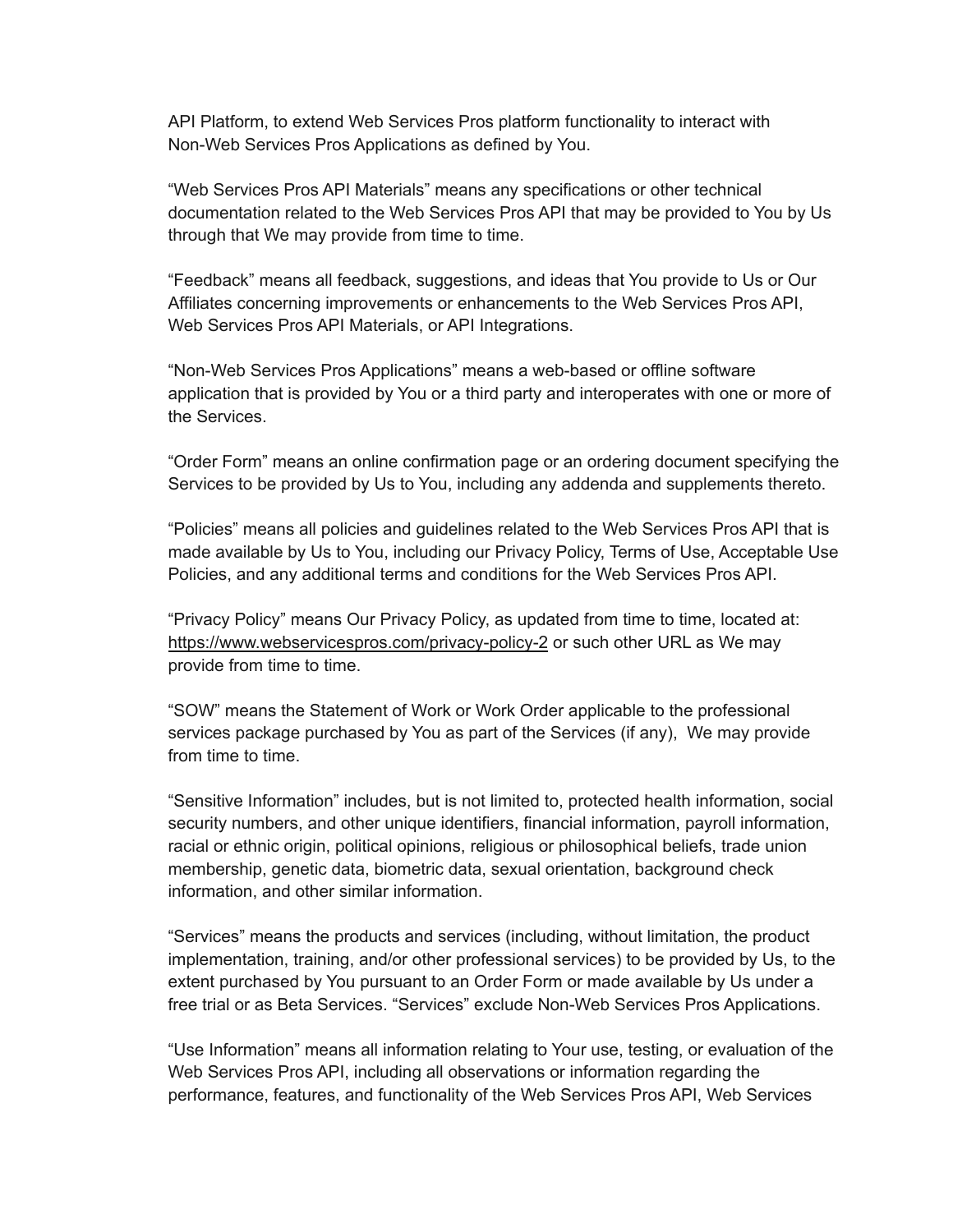Pros API Materials, or API Integrations.

"User" means an individual who is authorized by You to use one or more of the Services, for whom You have ordered the Services, and to whom You (or We at Your request) have supplied a User identification and password.

"We," "Us" or "Our" means Web Services Pros, Inc.

"You" or "Your" means the person accepting this Agreement, or, if applicable, the company or other legal entity on behalf of which such person is accepting this Agreement.

### 2. LICENSES

We hereby grant You a non-exclusive, non-transferable, non-assignable, non-sublicensable, worldwide and revocable right and license during the term of this API Agreement to (a) access, use, and make calls to the Web Services Pros API in order to develop API Integrations solely for Your use in connection with the Services, (b) use Web Services Pros API Materials solely as necessary to access and use the Web Services Pros API in the manner permitted by this Agreement, (c) use the API Integrations solely for Your internal business purposes in connection with Your use of the Services, and (d) share the API Integrations with other Web Services Pros customers in any community, marketplace or forum of customers that We may create.

### 3. USE, RESTRICTIONS, AND LIMITATIONS OF WEB SERVICES PROS API

- 3.1. API Tokens. In order to use and access the Web Services Pros API, Your Services system administrator will have to (i) create API tokens in the Services, and/or (ii) configure Your access controls in Your Services account. You may not share these tokens or any Web Services Pros User account used to manage or create the Web Services Pros API configurations and API Integrations with any third party except API Partners. You must keep such API tokens secure (for illustration, using an encrypted password management tool).
- 3.2. Use Information and Feedback. In consideration of the rights granted in this API Agreement, You hereby agree to provide Use Information, when and in the form reasonably requested by Us. You hereby acknowledge and agree that We have a perpetual and irrevocable right to use and evaluate all Use Information for Our own purposes. You agree not to use any Use Information except for Your internal evaluation purposes. You hereby acknowledge and agree that We have a perpetual and irrevocable right to use all Feedback and may use the Feedback without accounting or compensation to You. You will not provide any Use Information or Feedback unless You have all rights necessary to do so. You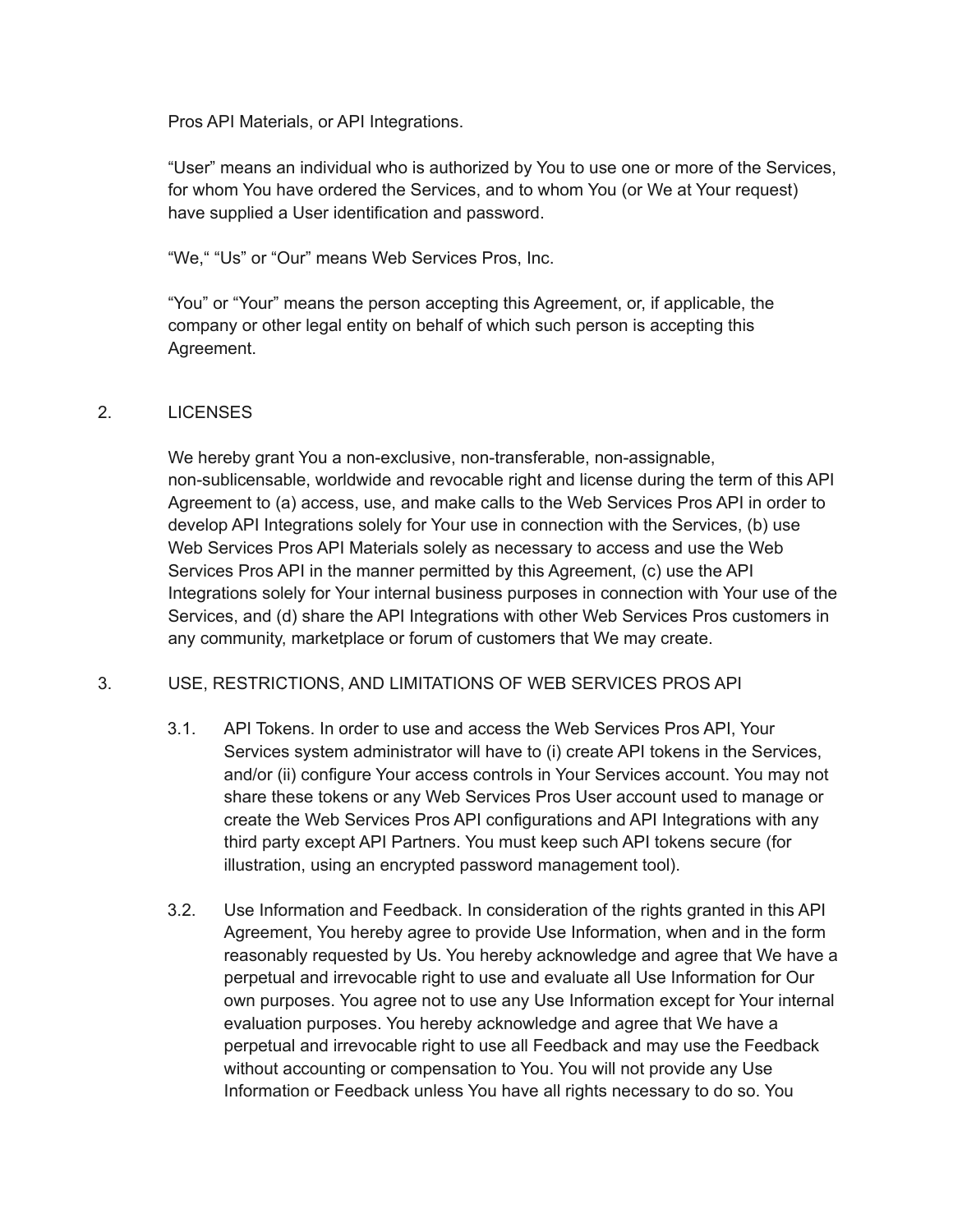hereby assign to Us Your entire right, title, and interest (including, without limitation, all patent rights, design rights, copyrights, and trade secrets) in any modifications or improvements to the Web Services Pros API which You may propose or make, either alone or jointly with Us.

- 3.3. Non-Exclusivity. The rights granted by Us to You in this API Agreement are nonexclusive and We reserve the right to act as a developer of products or services related to any of the products that You may develop in connection with Your use of the Web Services Pros API and the API Integrations.
- 3.4. Restrictions and Limitations. You hereby agree not to: (a) allow access to the Web Services Pros API, Web Services Pros API Materials, or API Integrations by any third party other than Your Users or API Partners who (i) have a need to use or access the Web Services Pros API or Web Services Pros API Materials to create API Integrations for You, and (ii) have executed agreements obligating them to protect the confidentiality of the Web Services Pros API, Web Services Pros API Materials, and API Integrations in accordance with the confidentiality provisions herein; (b) use the Web Services Pros API, Web Services Pros API Materials, or API Integrations in violation of any Policies; (c) violate any usage limits for the Web Services Pros API that We may communicate to You; (d) copy, modify, disrupt, disassemble, decompile, or reverse engineer the Web Services Pros API or Web Services Pros API Materials (except to the limited extent such restrictions are prohibited by applicable law), or use the Web Services Pros API, Web Services Pros API Materials, or API Integrations to develop any products competitive to the Services; (e) sell, lease, license, rent, assign or transfer the Web Services Pros API, Web Services Pros API Materials, or API Integrations to any third party; (f) circumvent or attempt to circumvent any restrictions on access to or use of the Web Services Pros API; (g) work around any Web Services Pros API limitation using a series of non-API calls, even if such work-arounds are possible by avoiding use of the Web Services Pros API; (h) develop an API Integration (either directly or through an API Partner) that results in storing Sensitive Information in the Services; or (i) otherwise use the Web Services Pros API, Web Services Pros API Materials, or API Integrations in any manner or for any purpose not expressly permitted by this API Agreement.

Web Services Pros reserves the right to deny and/or revoke an API Integration's Web Services Pros API access for any reason. Such reasons may include that such API Integration's keys have been, or are reasonably believed to have been, compromised, published, or shared. We may modify the permitted use of or suspend Your access to the Web Services Pros API at any time and for any reason. The Web Services Pros API also may be unavailable or its performance may be negatively affected by scheduled maintenance. We will use reasonable efforts to notify You in advance of scheduled maintenance, but We are unable to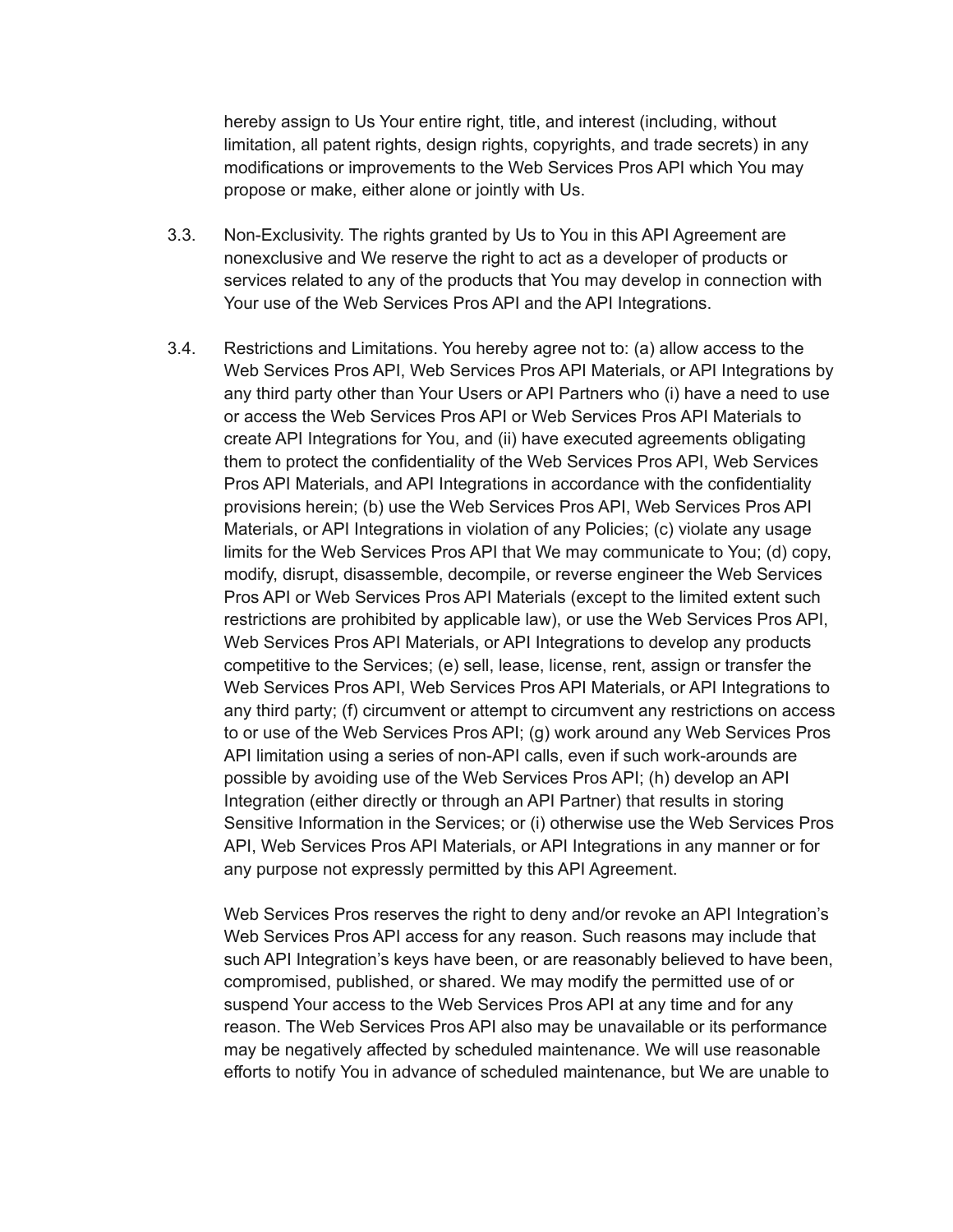provide advance notice of unscheduled or emergency maintenance.

3.5. Modifications to the Web Services Pros API and the Web Services Pros API Materials. You hereby acknowledge and agree that the Web Services Pros API is still evolving. We reserve the right to make changes to the Web Services Pros API and the Web Services Pros API Materials from time to time, including backward-incompatible changes, without liability to You.

### 4. SUPPORT

- 4.1. For API Integrations developed by You. You are solely responsible for providing all support and technical assistance to Users of the API Integrations You develop. You acknowledge and agree that Web Services Pros has no obligation to provide support or technical assistance directly to the Users or You and You shall not represent to any User that Web Services Pros is available to provide such support.
- 4.2. For API Integrations developed by an API Partner for You. The support and technical assistance to Users of the API Integrations developed by an API Partner for You will be provided as agreed between You and the API Partner. You acknowledge and agree that Web Services Pros has no obligation to provide support or technical assistance directly to the Users or You and You shall not represent to any User that Web Services Pros is available to provide such support.
- 4.3. For API Integrations developed by Us for You. The support and technical assistance to Users of the API Integrations developed by Us for You will be provided in accordance with the applicable SOW between You and Us.

## 5. OWNERSHIP

You hereby acknowledge and agree that We retain ownership of all rights, title, and interest in and to the Web Services Pros API, Web Services Pros API Materials, and API Integrations, including all intellectual property rights therein and thereto (including without limitation, all patent rights, design rights, copyrights, and trade secret rights).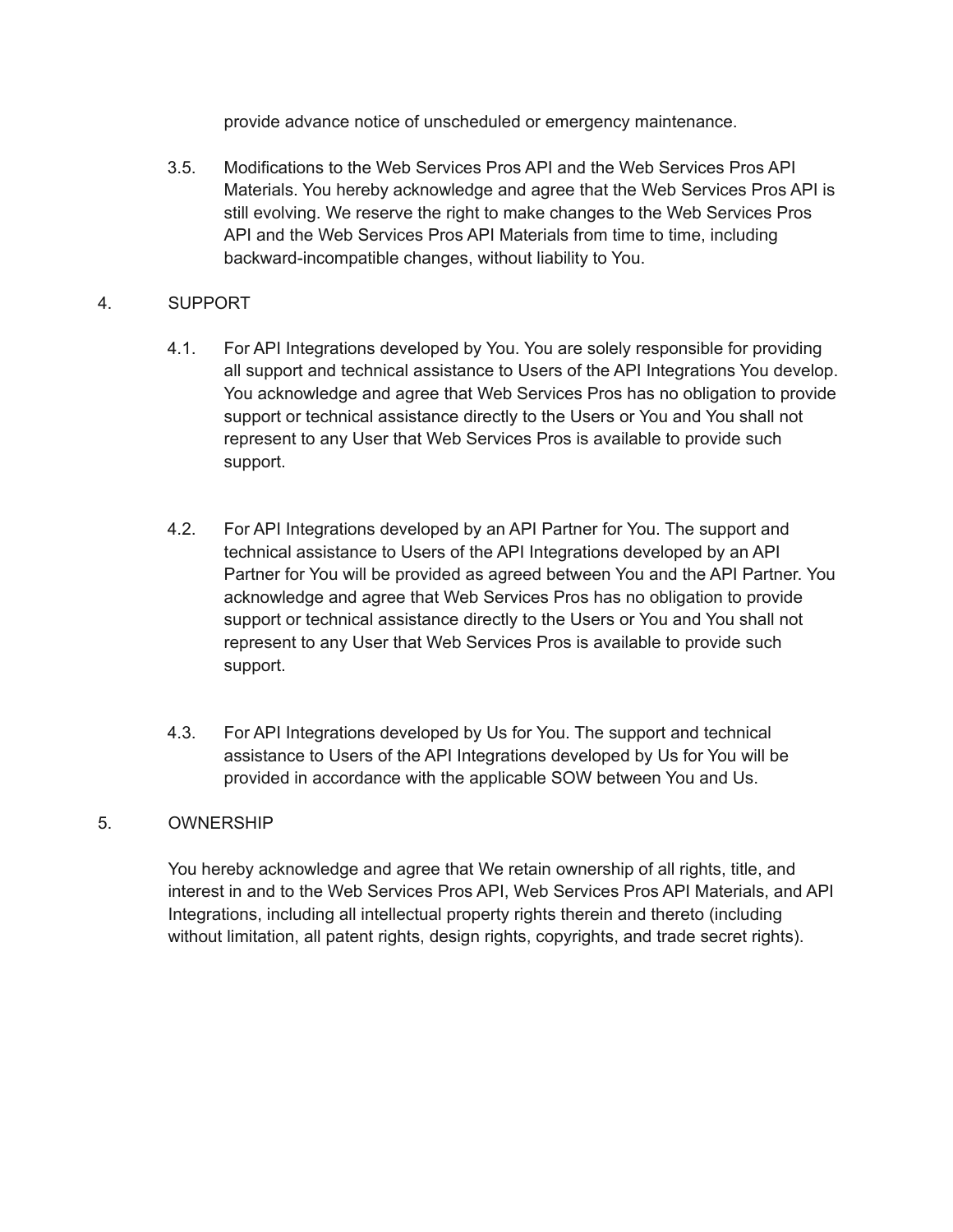### 6. DISCLAIMERS

THE WEB SERVICES PROS API, WEB SERVICES PROS API MATERIALS, AND API INTEGRATIONS, INCLUDING ALL SERVER AND NETWORK COMPONENTS, ARE PROVIDED ON AN "AS IS" AND "AS AVAILABLE" BASIS. WE MAKE NO WARRANTIES OF ANY KIND WITH RESPECT TO THE WEB SERVICES PROS API, WEB SERVICES PROS API MATERIALS, OR API INTEGRATIONS, WHETHER EXPRESS, IMPLIED, STATUTORY, OR OTHERWISE, INCLUDING ANY IMPLIED WARRANTIES OF MERCHANTABILITY, ACCURACY, FITNESS FOR A PARTICULAR PURPOSE, OR NON-INFRINGEMENT. NOTWITHSTANDING ANY PUBLISHED MATERIALS THAT STATE OTHERWISE, WE DO NOT WARRANT THAT THE WEB SERVICES PROS API, WEB SERVICES PROS API MATERIALS, OR API INTEGRATIONS WILL BE ERROR-FREE OR THAT THEY WILL MEET ANY SPECIFIED SERVICE LEVEL, OR WILL OPERATE WITHOUT INTERRUPTIONS OR DOWNTIME.

### 7. LIMITATION OF LIABILITY

NEITHER WE NOR ANY OF OUR AFFILIATES OR LICENSORS WILL BE LIABLE (I) FOR ANY EXEMPLARY, PUNITIVE, INDIRECT, INCIDENTAL, SPECIAL, OR OTHER CONSEQUENTIAL DAMAGES ARISING FROM OR RELATED TO THIS API AGREEMENT, WHETHER IN AN ACTION IN CONTRACT, TORT (INCLUDING NEGLIGENCE) OR OTHERWISE, EVEN IF THE PARTY HAS BEEN ADVISED OF THE POSSIBILITY OF SUCH DAMAGES, OR (II) FOR ANY LOST PROFITS, LOSS OF USE, LOST OR CORRUPTED DATA, COMPUTER FAILURE OR MALFUNCTION, INTERRUPTION OF BUSINESS OR COST OF PROCUREMENT OF SUBSTITUTE GOODS, SERVICES OR TECHNOLOGY. THE AGGREGATE LIABILITY OF US AND OUR AFFILIATES AND LICENSORS ARISING FROM OR RELATED TO THIS API AGREEMENT WILL NOT EXCEED THE AMOUNT PAID BY YOU TO US FOR SERVICES IN THE 12 MONTHS PRECEDING THE INCIDENT OR SERIES OF RELATED INCIDENTS GIVING RISE TO THE LIABILITY. THE FOREGOING LIMITATIONS WILL SURVIVE AND APPLY EVEN IF ANY LIMITED REMEDY SPECIFIED IN THIS API AGREEMENT IS FOUND TO HAVE FAILED ITS ESSENTIAL PURPOSE BUT WILL NOT APPLY IN THE EVENT DAMAGES ARE CAUSED BY OUR GROSS NEGLIGENCE OR WILLFUL MISCONDUCT.

### 8. INDEMNIFICATION

You agree that We shall have no liability whatsoever with respect to (a) any use by You or an API Partner contracted by You of the Web Services Pros API or the Web Services Pros API Materials, or (b) the development of an API Integration by You, an API Partner or Us under an applicable SOW unless caused by Our gross negligence or willful misconduct. You agree to indemnify, defend and hold Us, Our affiliates and licensors,